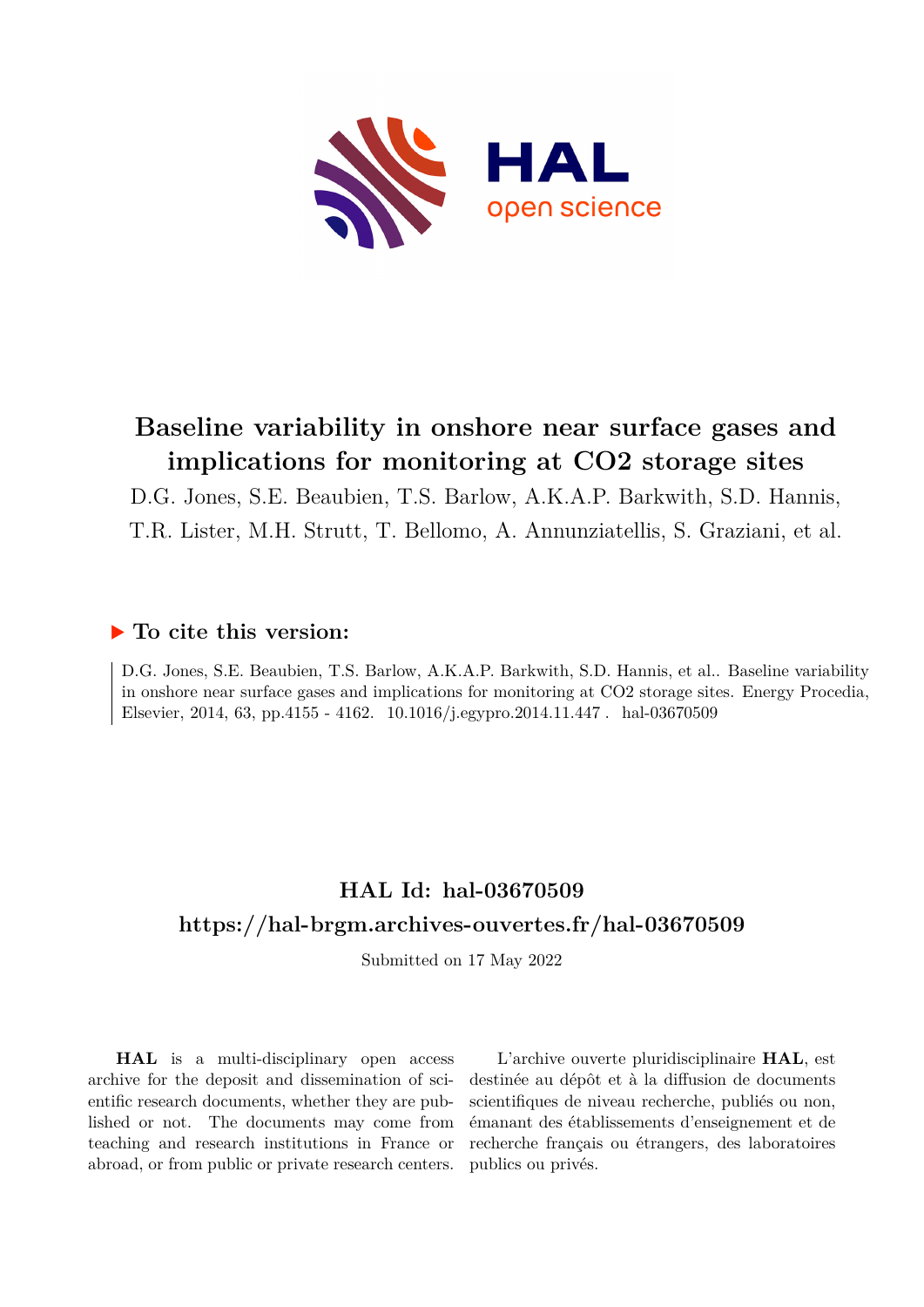



Available online at www.sciencedirect.com



Energy Procedia

Energy Procedia 63 (2014) 4155 - 4162

# GHGT-12

# Baseline variability in onshore near surface gases and implications for monitoring at  $CO<sub>2</sub>$  storage sites

D G Jones<sup>a</sup>\*, S E Beaubien<sup>b</sup>, T S Barlow<sup>a</sup>, A K A P Barkwith<sup>a</sup>, S D Hannis<sup>a</sup>, T R Lister<sup>a</sup>, M H Strutt<sup>a</sup>, T Bellomo<sup>b</sup>, A Annunziatellis<sup>b</sup>, S Graziani<sup>b</sup>, S Lombardi<sup>b</sup>, L Ruggiero, G Braibant<sup>c</sup>, F Gal<sup>c</sup>, F, Joublin<sup>c</sup>, K Michel<sup>c</sup>

<sup>a</sup> British Geological Survey, Keyworth, Nottingham, NG12 5GG, UK<br><sup>b</sup>Università di Boma la Sanjonza, B lo Aldo Moro 5, 00185 Boma, Ital *Università di Roma la Sapienza, P.le Aldo Moro 5, 00185 Roma, Italy c Bureau de Recherche Géologique et Minière, 3 Avenue Claude Guillemin, BP 36009, 45060 Orléans Cedex 2, France* 

## **Abstract**

The measurement of gas concentrations and fluxes in the soil and atmosphere is a powerful tool for monitoring geological carbon capture and storage (CCS) sites because the analyses are made directly in the biosphere in which we live. These methods can be used to both find and accurately quantifying leaks, and are visible and tangible data for public and ecosystem safety. To be most reliable and accurate, however, the measurements must be interpreted in the context of natural variations in gas concentration and flux. Such baseline data vary both spatially and temporally due to natural processes, and a clear understanding of their values and distributions is critical for interpreting near-surface gas monitoring techniques. The best example is  $CO<sub>2</sub>$  itself, as the production of this gas via soil respiration can create a wide range of concentrations and fluxes that must be separated from, and not confused with,  $CO<sub>2</sub>$  that may leak towards the surface from a storage reservoir. The present article summarizes baseline studies performed by the authors at various sites having different climates and geological settings from both Europe and North America, with focus given to the range of values that can result from near surface processes and how different techniques or data processing approaches can be used to help distinguish a leakage signal from an anomalous, shallow biogenic signal.

© 2014 Natural Environment Research Council. Published by Elsevier Limited. This is an open access article under the CC BY-NC-ND license (http://creativecommons.org/licenses/by-nc-nd/3.0/).

(imp.//cream/ecommons.org/icenses/by-nc-nd/5.0/).<br>Peer-review under responsibility of the Organizing Committee of GHGT-12

*Keywords:* CO<sub>2</sub> geological storage; CCS; near surface monitoring; baselines; soil gas; flux

\* Corresponding author. Tel.: +44 115 936 3576. *E-mail address:* dgj@bgs.ac.uk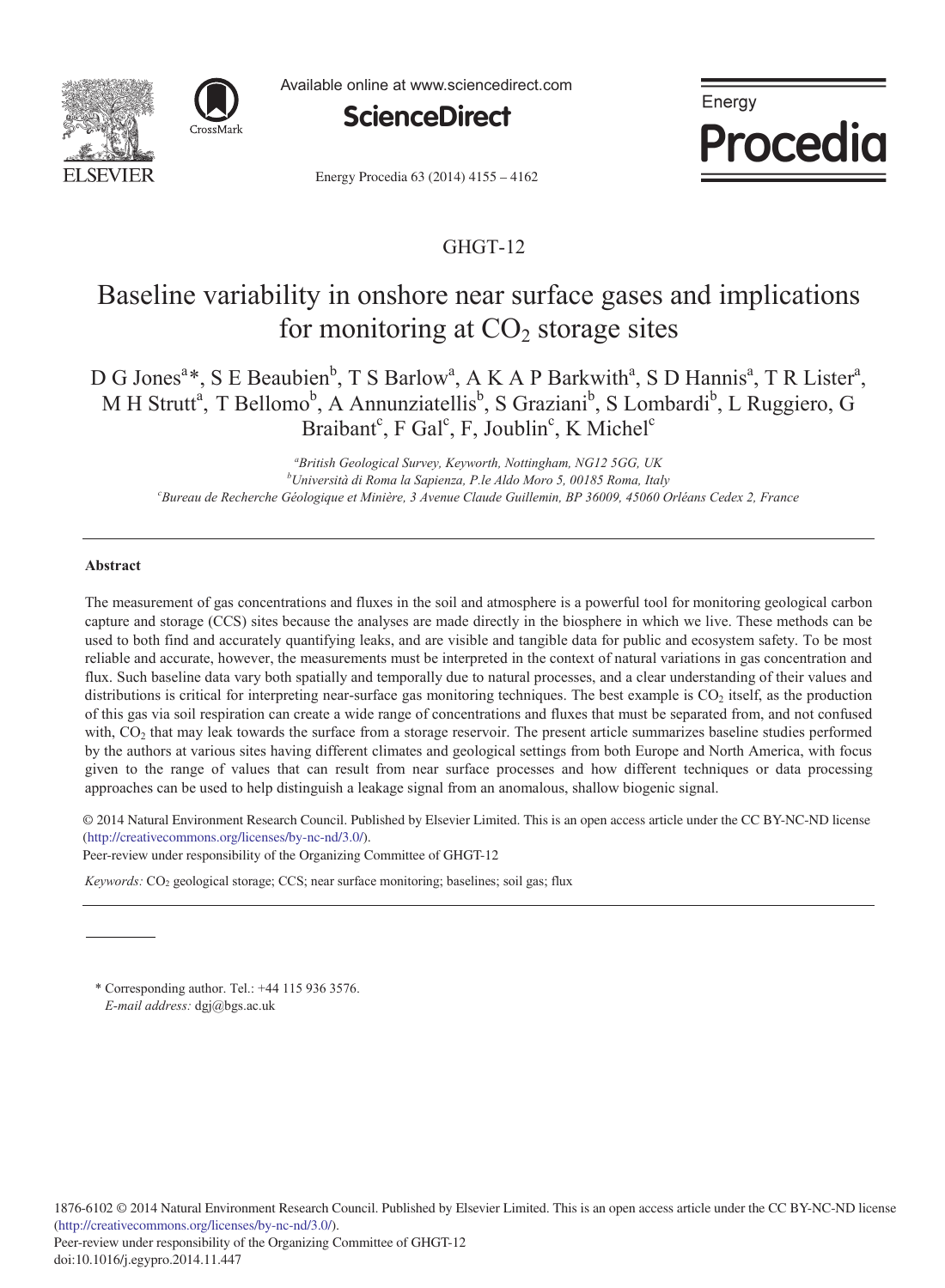# **1. Introduction**

Regulations, such as the EU Directive on geological storage of  $CO<sub>2</sub>$ , require site operators to monitor for leakage detection. Should any leaks occur they need to be quantified. Near surface monitoring of gases at  $CO<sub>2</sub>$  storage sites for possible leakage detection and quantification needs to take into account natural variability in gas concentrations in the soil and near ground atmosphere and fluxes across the soil/air boundary. Inputs from other anthropogenic sources also need to be considered. Near surface gases vary in response to local conditions, with factors such as geology, soil type, topography, vegetation type and climate all being important. Meteorological effects (temperature, air pressure, wind speed and direction, rainfall) and related factors such as soil moisture content cause further variability. All these factors combine to produce variations on different timescales, from diurnal, to a few days or weeks, to seasonal and annual. In addition to natural variations there are anthropogenic  $CO<sub>2</sub>$  inputs, especially into the atmosphere, which vary in size and distribution. They include fixed point sources, such as fossil fuel power stations, or industrial plants and smaller scale inputs from domestic dwellings, and mobile emissions from vehicles.

Examples are presented of the variability of these baselines from a variety of sites including large scale CCS projects (Weyburn, Canada), pilot projects (Lacq-Rousse, France), test sites (ASGARD, UK; CO<sub>2</sub> Field Lab, Norway), and normal, non-storage sites (Hobe, Denmark), which illustrate the influence of different factors operating on various timescales. Different monitoring approaches are shown, including area surveys, continuous measurements and methods with potential to establish the origin of the  $CO<sub>2</sub>$ .

### **2. Methods**

A number of different methods have been used in the field that contribute to increasing our understanding of natural baselines. These include:

- single point measurements, for example of soil gas concentration (either measured directly in the field, in a field laboratory or in the laboratory) or flux;
- a series of measurements of atmospheric gas concentrations using a ground or airborne vehicle enabling larger areas to be covered relatively quickly;
- continuous measurements of soil gas concentrations using buried probes or atmospheric gases using above ground sensors (either at single points or scanning one or more paths);
- continuous measurement of gas flux, either over small areas using automated accumulation chambers, or over larger areas using methods such as eddy covariance.

A near surface monitoring strategy is likely to include both wide area coverage and continuous monitoring at locations deemed to be at greater risk of leakage (such as wells or faults) or of particular sensitivity, for example in protected areas or near habitation. Baseline surveys and datasets help to determine thresholds, with values above such thresholds being highlighted for further study to determine their actual cause (in situ production or leakage related). This may be provided by reference to other data obtained at the same time or through subsequent, more detailed investigations (e.g. ratios of  $CO<sub>2</sub>$  to other gases, such as N<sub>2</sub> and  $O<sub>2</sub>$ , or isotopic measurements).

# **3. Examples of results**

#### *3.1. Weyburn, Canada*

A total of seven field campaigns were performed above the CO<sub>2</sub>-EOR site near Weyburn, Canada, by some of the authors in the period from June 2001 to October, 2011 [1]. Methods used focused on soil gas and gas flux sampling, but additional work was also performed using eddy covariance and ground-surface mobile laser surveys during the final campaign. Although the studies were conducted after  $CO<sub>2</sub>$  injection had started in September 2000, all results indicate that no leakage has occurred at surface and thus this extensive dataset, collected during different seasons and different years, can be interpreted in terms of near-surface, baseline processes occurring in this system (agricultural land, pot and kettle topography, occurrence of ephemeral surface water, etc.) having this climate (northern hemisphere, continental, cold snow covered winters and hot wet summers).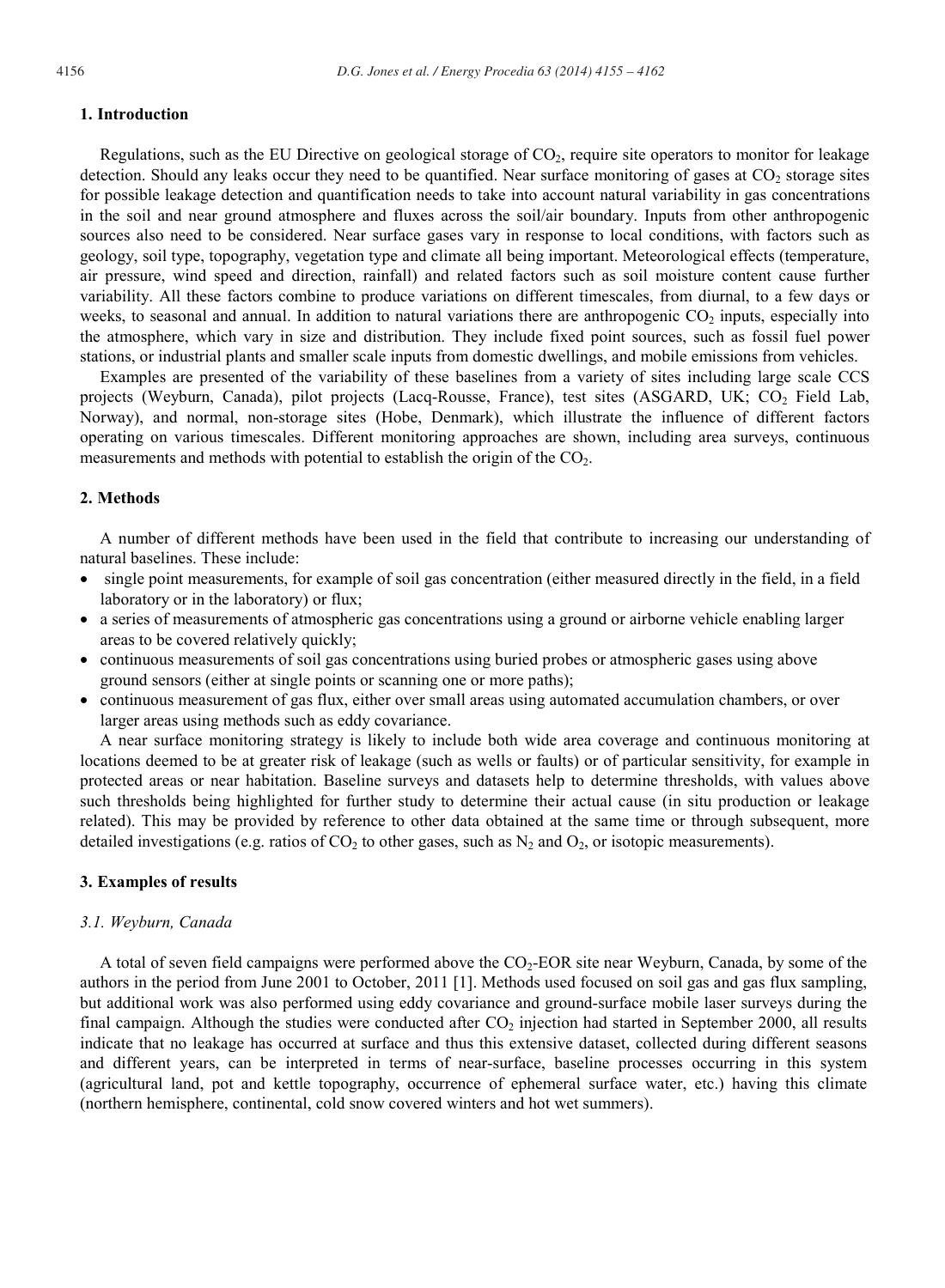

Fig. 1. a) Normal probability plot for soil gas CO<sub>2</sub> and b) comparison of the major soil gas species collected during the 7 field campaigns conducted above the Weyburn EOR-CO<sub>2</sub> site in western Canada (re-drawn from [1]). As there are no indications of leakage from this reservoir, these data can be considered as natural baseline values.

The multiple surveys conducted by Beaubien et al. [1] showed a consistent spatial distribution of soil gas  $CO<sub>2</sub>$ anomalies as well as, although to a lesser extent,  $CO<sub>2</sub>$  flux anomalies. This indicates the control of local topography, water content distribution, organic matter, etc. on the production, accumulation and migration of biogenic  $CO<sub>2</sub>$  in the soil horizon. The range of values observed for both  $CO<sub>2</sub>$  concentration and flux varied widely as a function of the sampling season, differences which were attributed to the effects of temperature and precipitation on soil respiration and gas transfer processes. For example, whereas autumn data showed relatively low average and maximum  $CO<sub>2</sub>$ concentration (0.5 and 2.5 %, respectively) and flux (5 and 20 g  $m<sup>2</sup> d<sup>-1</sup>$ , respectively) values, the one summer campaign in June of 2001 yielded highly anomalous values for both parameters (1.3 and 12%; 50 and 450 g  $\text{m}^2$  d<sup>-1</sup>) due to the extremely hot and wet conditions during that campaign (Fig. 1a).

Smaller differences were also observed amongst the different fall campaigns, interpreted to have been caused primarily by different precipitation rates. The observed anomalies were created by normal soil processes, as shown by a clear respiration signal ( $O_2$  consumption with  $CO_2$  production; Fig. 1b), the strong seasonal control and spatial reproducibility of the  $CO<sub>2</sub>$  data, and the lack of corresponding hydrocarbon gas anomalies. A similar approach was taken during the final campaign on a new Weyburn site where the land-owners claimed  $CO<sub>2</sub>$  leakage on their land. All work at this site, in the context of the hundreds of samples collected during the previous years, clearly showed that all observed anomalies were caused by shallow biological processes and that no leakage was occurring, in agreement with other studies at the same site. This shows the importance of understanding and measuring baseline values prior to injection, also from the point of view of public awareness and education.

Atmospheric methods were also tested at the Weyburn site during the final campaign. First, an eddy covariance (EC) tower installed near a functioning extraction well showed clear diurnal, biogenic trends involving decreasing atmospheric  $CO<sub>2</sub>$  due to photosynthetic uptake during the day and increasing values during the night due to soil respiration. Significant anomalies were observed, however these were correlated with passing cars and pump-jack maintenance, showing the sensitivity of the method. Second, near-surface mobile laser measurements were performed by mounting an open path infrared laser at 30 cm above ground surface on a quad bike and conducting highly detailed transects across the studied fields. This innovative method has potential as a rapid reconnaissance technique. Application of this technique at the Weyburn site showed no sign of leakage; results were highly variable, most probably in response to diurnal changes in  $CO<sub>2</sub>$  concentrations as well as by anthropogenic activities.

#### *3.2. ASGARD experimental site*

The University of Nottingham's ASGARD (Artificial Soil Gassing and Response Detection) site was a field facility build for the study of ecosystem responses to elevated soil gas  $CO_2$  concentrations, with pure  $CO_2$  gas being injected into the soil at a depth of 60 cm to study the resultant range of responses of vegetation and soil ecology [2]. Work at this site was conducted within the EC-funded RISCS project (http://www.riscs-CO2.eu/)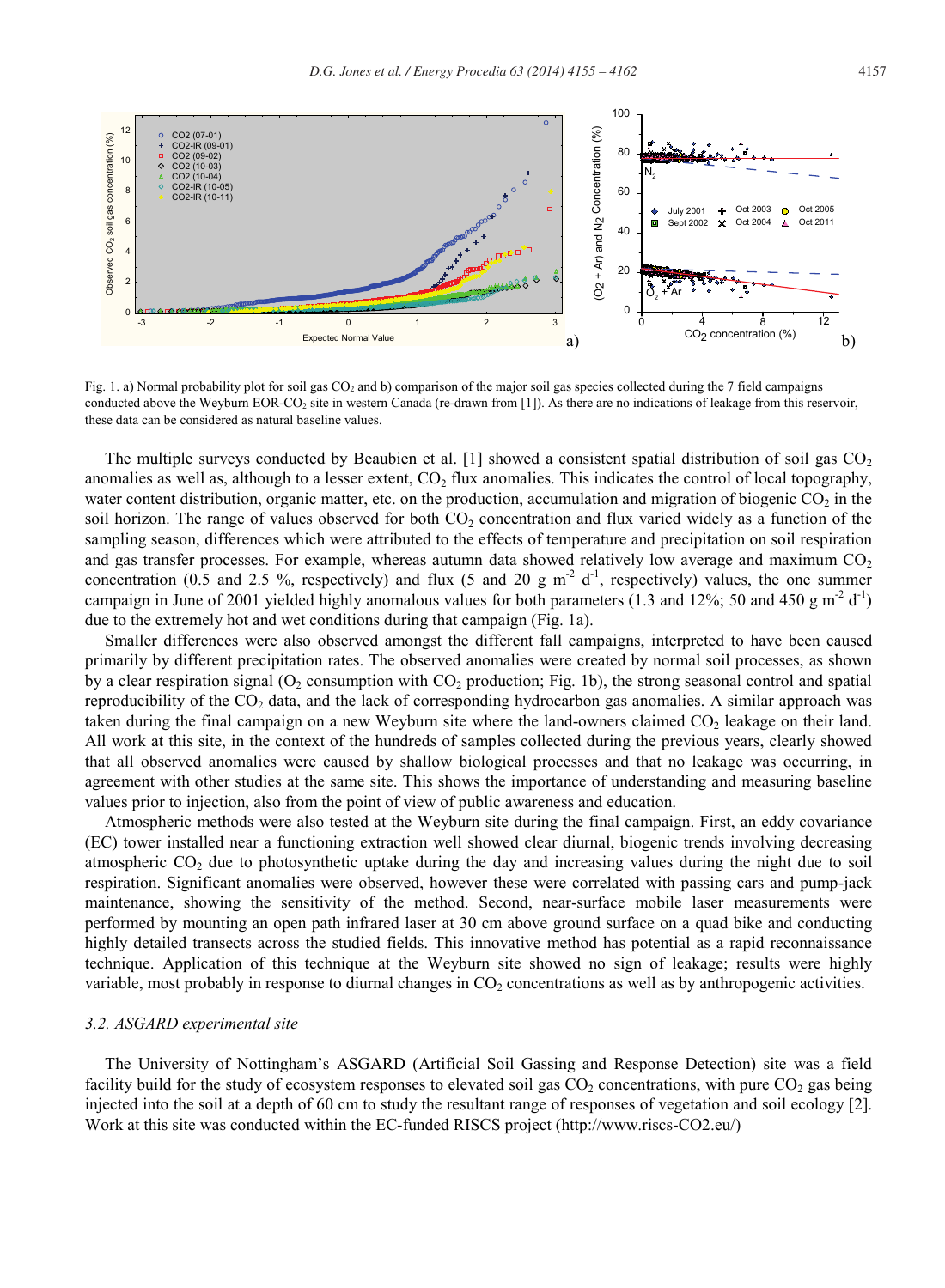

Fig. 2. CO<sub>2</sub> concentration and flux data from the ASGARD site, UK, after injection had ceased, for 2 locations 0.8 and 1.6 m from the original injection point. Figure shows the responses to wind speed, temperature, pressure and rainfall.

The site consists of 0.2 to 0.4 m of topsoil overlying sand and gravel rich river terrace deposits that reach a depth of 1-1.2 m. The studied field was divided into individual plots and various experiments were conducted with different injection rates and with different types of vegetation, including natural pasture. Site monitoring continued at the end of the injection phase to examine ecosystem recovery; results during this recovery period from soil gas  $CO<sub>2</sub>$  concentration monitoring probes buried at 20 cm depth and associated  $CO<sub>2</sub>$  flux chambers are presented here.

The system returned to stable baseline values very quickly after the end of the experiment, taking only 3-4 days, despite the months of  $CO<sub>2</sub>$  injection. Data collected for a one month period starting 2 weeks after the end of injection shows how the  $CO<sub>2</sub>$  concentration and flux trends are influenced by various meteorological parameters (Fig. 2). The two sites, located 1 m apart, yielded very similar values and trends.  $CO<sub>2</sub>$  concentrations range between 1-2% with an average of 1.25%. Although subtle, the 1.6 m probe shows some intervals where weak diurnal peaks can be observed, such as during the first week. The  $CO_2$  flux values range from 10 to 80 g m<sup>-2</sup> d<sup>-1</sup> and have an average of about 35 g  $\text{m}^2$  d<sup>-1</sup>. Many of the broad soil gas trends are also observed in the flux results. At this site there appears to be a significant influence by such factors as rainfall and pressure, which may dominate over the mainly temperature-driven diurnal trends seen at other sites (e.g. see section below). For example, rainfall impedes flux after an initial increase; the concentration peaks can therefore lag behind the flux peaks when CO<sub>2</sub> builds up in the soil as flow to the atmosphere is impeded. Flux is higher in drier periods; here the summer fluxes for this pasture were about 20-80 g m<sup>-2</sup> d<sup>-1</sup>. Values in excess of 100 g m<sup>-2</sup> d<sup>-1</sup> might therefore be regarded as anomalous, implying that leakage of up to a few tonnes per year, depending on the leakage area, should be detectable. The fact that a single point can have variations in flux rates that are 3 to 4 fold is a critical point, as the period of surveying of a CCS site (season, before or after rainfall, in the cool morning or hot afternoon) can greatly influence the measured value and its eventual interpretation.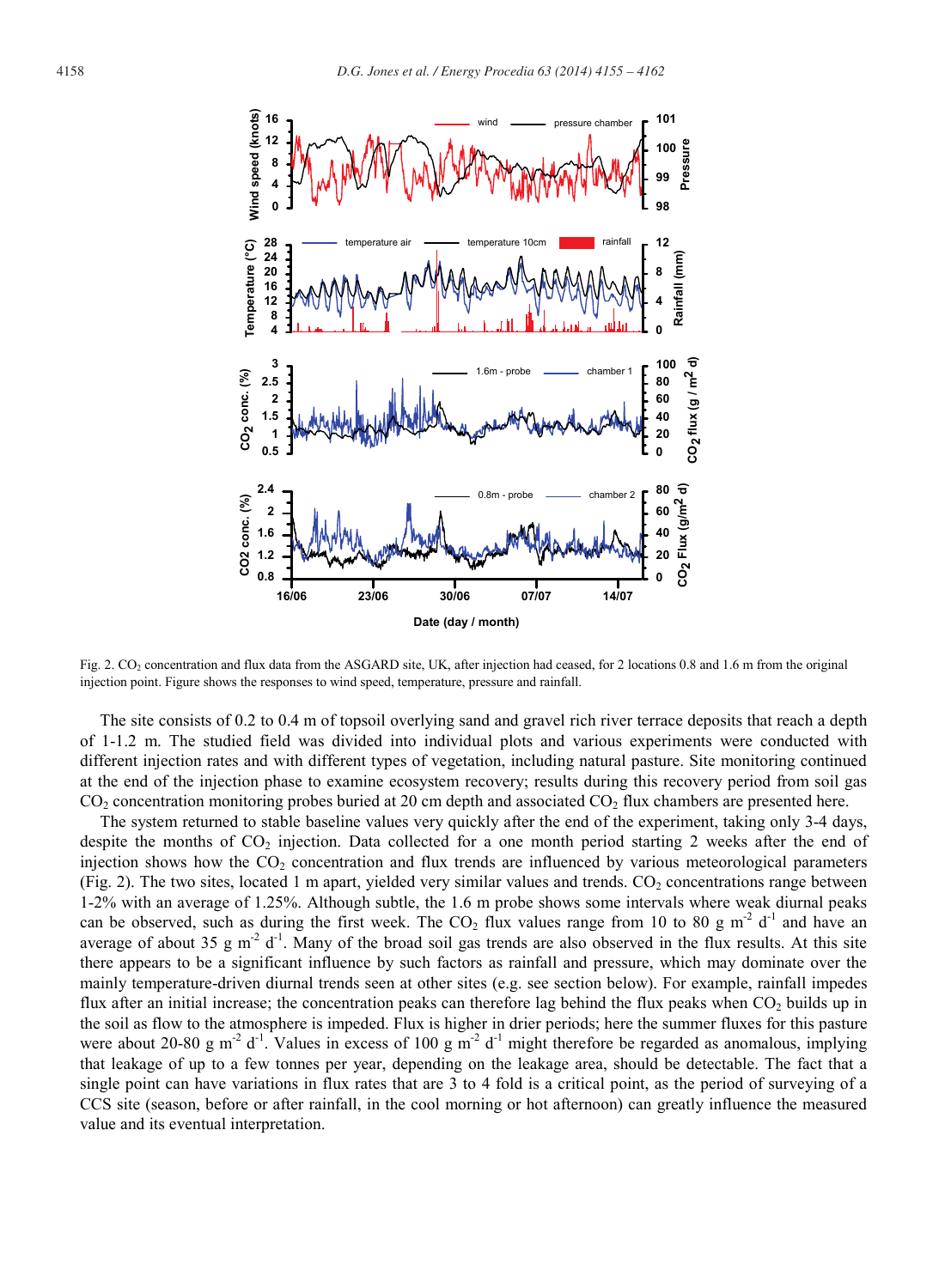

Fig. 3. Pre-injection baseline data from the CO<sub>2</sub> Field Lab in Norway. Data re-drawn from [5].

### *3.3. CO2 Field Lab*

The CO<sub>2</sub> Field Lab in Svelvik, Norway, was constructed to test a variety of monitoring tools during a shallow (20 m depth)  $CO<sub>2</sub>$  injection experiment. This site, located about 50 km south of Oslo, occupies a non-active part of a sand and gravel quarry within a glaciofluvial-glaciomarine deposit. The site is flat, almost lacking in vegetation, and about 5 m above sea level, while the shallow stratigraphy consists of cross bedded and channeled deposits of coarse sand to cobbles. Although work focused on the injection test itself [3,4], pre-injection baseline measurements were performed to help interpret the monitoring results [5]. This included manual soil gas and gas flux sampling on two different occasions (July 26-27 and September 6, 2011), and continuous monitoring of soil gas  $CO<sub>2</sub>$  concentration and CO<sub>2</sub> flux every 30 minutes from July 27 to the start of injection (although flux measurements stopped August 6 due to insufficient power from the solar panels) and eddy covariance monitoring of atmospheric temperature, pressure, humidity, flow in 3D and  $CO<sub>2</sub>$  concentration at a frequency of 10 Hz.

Manual soil gas sampling yielded very low  $CO<sub>2</sub>$  concentrations during both campaigns, with average values around 0.1%, upper quartiles of 0.15% (July) and 0.25% (September), and outlier values typically less than 1%. The measured  $CO_2$  flux values were equally low, with averages of 3 (July) and 1.5 (September) g m<sup>-2</sup> d<sup>-1</sup>, and outliers typically less than 10 g m<sup>-2</sup> d<sup>-1</sup>. Such low values, compared to the other sites discussed here, are due to the sediments in the quarry floor being relatively "sterile" (lacking a soil layer and vegetation) and highly permeable (rapid gas exchange with the atmosphere and limited water retention). The results from the continuous monitoring tools showed similar values. The buried GasPro  $CO<sub>2</sub>$  probes gave values that were always less than 0.45%, with a general decreasing trend later in the season and clear diurnal trends that are linked with temperature variations. The four continuous flux chambers also showed a very clear diurnal pattern, with values generally no higher than 4 g m<sup>-2</sup> d<sup>-1</sup> and a daily variation of 1-3 g m<sup>-2</sup> d<sup>-1</sup>. These low baseline values meant that the main areas of surface leakage were easily detected during the subsequent injection test [5]. The data from the soil gas probe and flux chamber with the highest values are shown in Fig. 3. Here the close link between soil gas  $CO<sub>2</sub>$  concentration and soil temperature is evident, both in terms of the overall seasonal trend and diurnal peaks and valleys. The flux values also show a clear diurnal trend, however there is a shift of about 12 hours between the surface flux and the concentration at 50 cm depth, with flux maximums occurring around 12:00 when the sun is highest and air temperatures are high while soil gas concentration maximum are closer to 23:00 when the increased temperature pulse arrives at that depth from the surface. Note that while small, the flux values vary by about an order of 2 over the arc of a day, while concentrations vary by only about 15%.

#### *3.4. Hobe, Denmark*

Two field campaigns were conducted at the Voulund Farm site in central Denmark in September of 2011 and May of 2012 within the EC-funded SiteChar project (http://www.sitechar-CO<sub>2</sub>.eu/) to examine the effect of seasonal variability and land-use on soil gas concentrations and  $CO<sub>2</sub>$  flux rates at this natural agricultural location.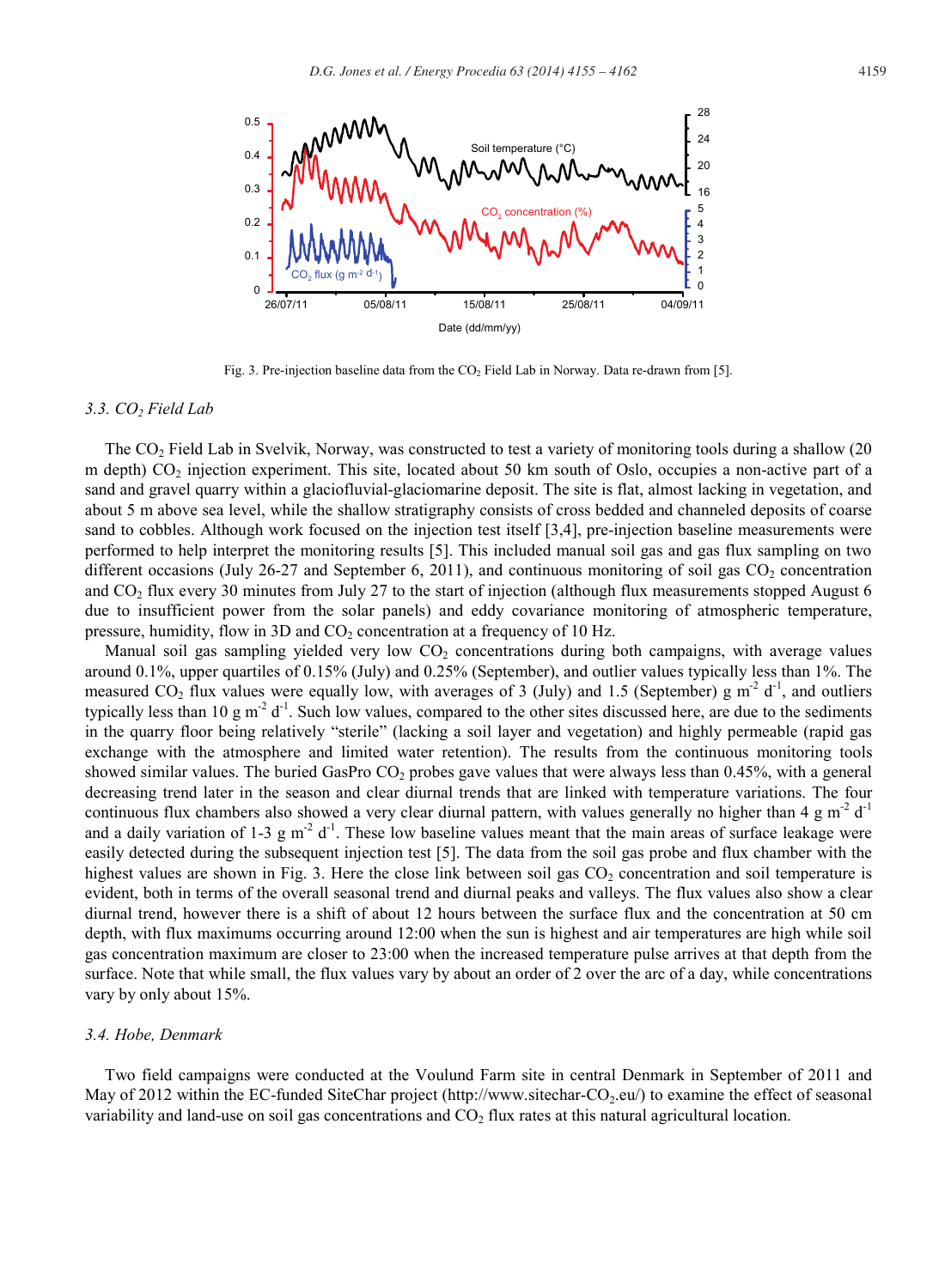

Fig. 4. Statistical distribution of soil gas and flux data from the Voulund site, central Denmark, divided for different land-use types. Data redrawn from [6].

This site, which is managed by the Hobe Centre for Hydrology, represents the near-surface, biogenic gas trends and influences that may be expected in a northern European, maritime environment, with its associated limited topography, cool temperatures, elevated precipitation rates, and organic-rich soil overlying well-sorted sands.

A stratified sampling approach was used by [6] for soil gas and gas flux surveys over the site, with an approximately equal number of points being analyzed in the three land-use types defined for the study – forest, cultivated, and scrub brush. Samples were collected randomly, with no consideration for an even spatial distribution and with no effort to sample the same points during the two campaigns. This allowed for a more rapid sampling that avoided problems with land access, but which yielded a valid measure of the statistics (average, quartiles, outliers, etc.) of the population associated with that land-use category.

Soil gas data from the Voulund site showed similar  $CO<sub>2</sub>$  concentration statistics for both campaigns (average of 1-1.5%, upper quartile of about 2%, and outliers up to  $6\%$ ) and all  $CO<sub>2</sub>$  values lie along a biogenic trend when plotted against  $O_2$  and  $N_2$ . The surprising similarity between the two seasonal campaigns for this parameter is believed to be the result of a coincidental similarity in soil temperatures at the time of sampling, combined with good drainage in the sandy soil which makes precipitation (i.e. soil water content) less of a factor. Instead, a more accurate representation of the  $CO<sub>2</sub>$  seasonal trends at the site was given by monitoring probes that were buried in the soil at locations representative of the three land-use areas. While one site showed relatively stable values around 1%, the probe at the cultivated site yielded around 5% at the end of the summer followed by a steady decrease to about 2% during the fall and spring in correspondence with decreasing soil temperatures, supporting the idea of temperature control on biogenic  $CO_2$  production rates. The statistical distribution of  $CO_2$  flux rates during the two campaigns were different, however this was likely conditioned by the heavy rains during the first campaign, which resulted in a smaller, poor-quality dataset. Considering only the second campaign, the average  $CO<sub>2</sub>$  flux was about 15 g m<sup>-2</sup> d<sup>-1</sup>, outliers were up to 75 g m<sup>-2</sup> d<sup>-1</sup> and one extreme value was about 220 g m<sup>-2</sup> d<sup>-1</sup>.

In contrast to the bulk data analysis, separation based on land use types showed site-related differences that were reproducible for both field campaigns. In particular, soil gas  $CO<sub>2</sub>$  distributions were found to be much wider and higher in the cultivated and heath land-use types but much lower and narrower for the forested sites (Fig. 4a). This was attributed to the forest soils being much more shaded which reduced temperatures and decreased soil respiration [6]. In contrast, methane concentrations during the second campaign showed an opposite trend, with a higher statistical trend in the forest soil compared to the other two land-use types (Fig. 4b), likely due to the short term potential of such environments to switch from methanotrophy to methanogenesis. Finally,  $CO<sub>2</sub>$  flux (during the more reliable second campaign) showed a very similar, narrow distribution for all three land-use types (Fig. 4c), illustrating the often poor correlation between soil gas concentration and flux, as observed elsewhere.

#### *3.5. Lacq-Rousse, France*

Located in south-western France within the Lacq Basin, the Rousse CCS project is a pilot-scale  $CO<sub>2</sub>$  injection test operated by TOTAL Exploration Production. Prior to the injection of  $60,000$  tons of anthropogenic  $CO<sub>2</sub>$  into the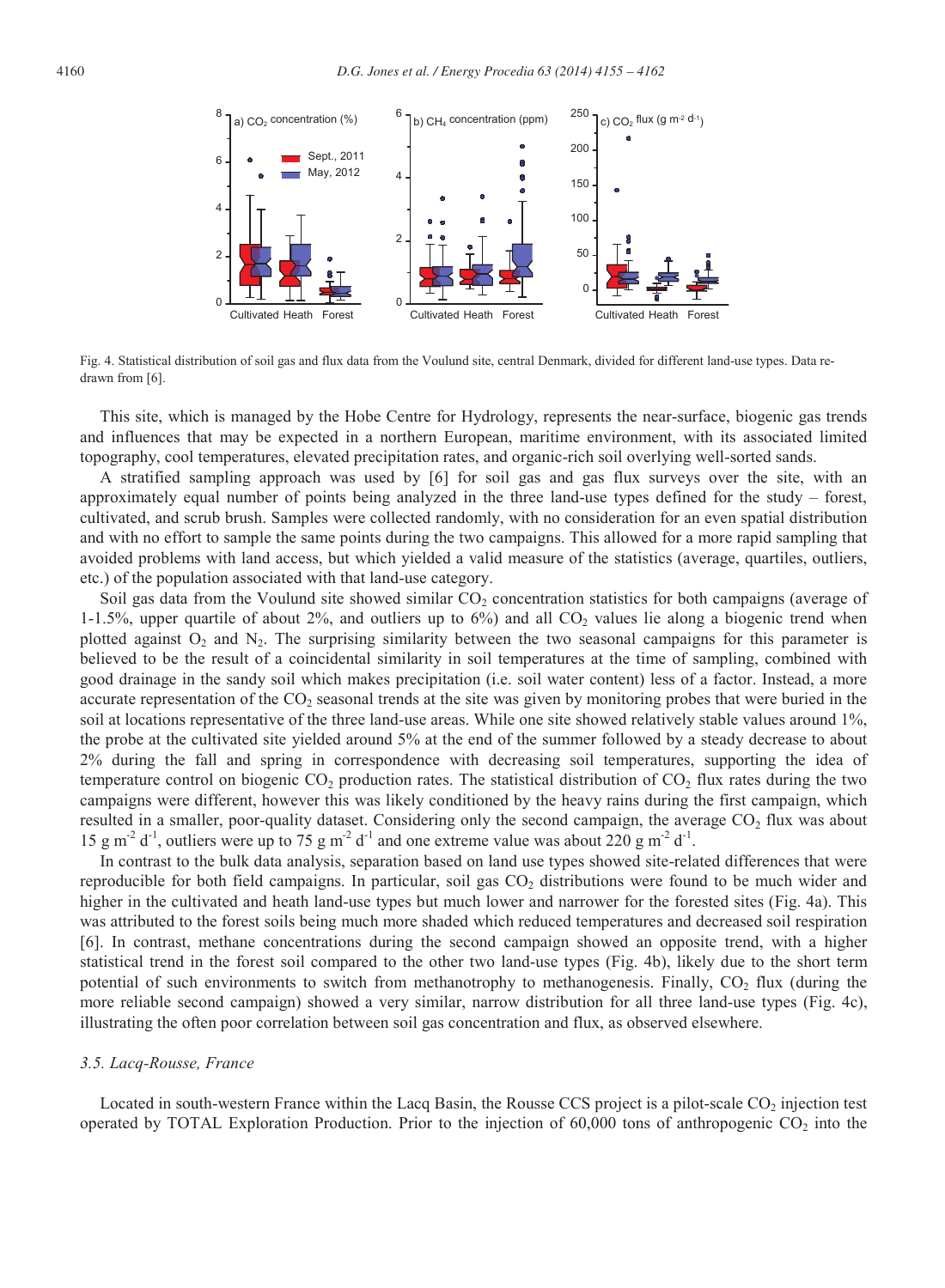4200 m deep fractured dolomitic Mano reservoir of the Rousse gas field between 2010 and 2013, near-surface gas geochemistry surveys were conducted to define the baseline of the area [7]. This baseline survey, performed in 2008 and 2009 to capture the seasonal variability of the natural system, was then used to help interpret subsequent monitoring data. A total of 36 sample locations were chosen within the 35 km<sup>2</sup> study area by taking into account the different topography, lithology and pedology occurring in this area; these sites are located on the six main geological surface formations that may have significant lithological variations. These points were first surveyed in September 2008, and then measured on a quarterly basis. Soil gas samples, collected at a depth of about 1 m, were analyzed directly in the field using either portable infrared detectors or, on a restricted number of samples, using a portable gas chromatograph for major species like  $CO<sub>2</sub>$ ,  $O<sub>2</sub>$ , and CH<sub>4</sub>, while laboratory analyzes were conducted for helium and the stable isotopes of carbon on  $CO<sub>2</sub>$ .

Soil  $CO<sub>2</sub>$  concentrations varied between sub-atmospheric values up to 12%, with  $O<sub>2</sub>$  showing a linear inverse relationship with  $CO<sub>2</sub>$ . Maximum  $CO<sub>2</sub>$  concentrations were measured during summer campaigns, especially the one in June 2009 that had an average value of about 4%. Values in the colder seasons were always below 2%. The measured CO<sub>2</sub> fluxes varied between 0.5 and 21 cm<sup>3</sup> min<sup>-1</sup> m<sup>-2</sup>, which are comparable to fluxes measured elsewhere in France (e.g. Montmiral area, Drôme). The  $CO<sub>2</sub>$  emissions followed the annual cycle of biological activity in soil, with the highest fluxes during summer and the lowest during the winter (with a ratio of 3 to 4 between these two periods). At a given location, the  $CO<sub>2</sub>$  flux also varied significantly on a daily basis due to the complex interaction of various soil and meteorological conditions; the variation between the lowest and the highest fluxes was usually less than 2 but reached 3–4 in case of significant weather disturbances.

#### **4. Discussion and conclusions**

This summary of research conducted on numerous natural sites where deep-origin  $CO<sub>2</sub>$  is not leaking has highlighted a number of issues related to the processes that control baseline concentrations and fluxes, and gives an idea of the range of values that can be encountered in different climatic and geologic settings. These observations can be used to help develop monitoring plans and interpret monitoring results, with the goal of increasing the reliability of the methods. Examining the sites together one can make a series of observations.

Although occurring to different degrees, short to long-term variability was observed at all locations. Diurnal changes were linked to temperature, with surface fluxes peaking in correspondence with air temperatures while soil gas concentrations peak with associated soil maximums. While soil gas diurnal variability tended to be relatively low (<20%) at typical sampling depths greater than 60 cm,  $CO_2$  flux can vary by 2 to 3 times, an observation which could have a significant effect on samples measured over the arc of an entire day. The effect of other short- to medium-term metrological effects were also seen in the data from the continuous monitoring stations, such as the effect of rainfall on surface permeability or wind on mass transfer rates to the atmosphere. Seasonal variations (linked to both temperature and precipitation) were much more significant than diurnal changes, with soil gas concentrations increasing by up to 5 times and flux by more than an order of magnitude during the hot season compared to the cold winter months. Although this has been shown in manual sampling campaigns like those at Weyburn and Lacq-Rousse, the similar results seen during the two seasonal samplings at the Voulund site show how the timing of field campaigns (relative to meteorological conditions) can influence the obtained results. Instead the use of inexpensive monitoring probes at this site proved more effective, as they showed continuous overall trends rather than short-term "snap-shots" during a particular sampling campaign.

Soil conditions exert a strong influence on the obtained results, as the productivity of a soil and its gas transfer characteristics are critical in controlling the range of potential biogenic values at a site. At one extreme there are the results obtained from the  $CO<sub>2</sub>$  Field Lab, where the un-vegetated sand and gravel yielded  $CO<sub>2</sub>$  concentrations less than 0.45% and flux below 5 g m<sup>-2</sup> d<sup>-1</sup> due to rapid exchange with the atmosphere and low production / accumulation rates. While this type of low background makes the discovery of leakage anomalies much easier, this quarry may only be representative of desert environments. At the other extreme, the organic-rich, low-lying, water-logged farmland at the Weyburn site yielded maximum summer values of 12% soil gas  $CO_2$  and 430 g m<sup>-2</sup> d<sup>-1</sup>, as well as highly spatially variable distributions. Although such high flux rates are not so common, soil gas  $CO<sub>2</sub>$  concentrations between 5-12% were observed at numerous of the studied sites, indicating that care must be taken when interpreting an anomaly as being due to surface processes or to leakage. In addition to the natural soil conditions, land-use was